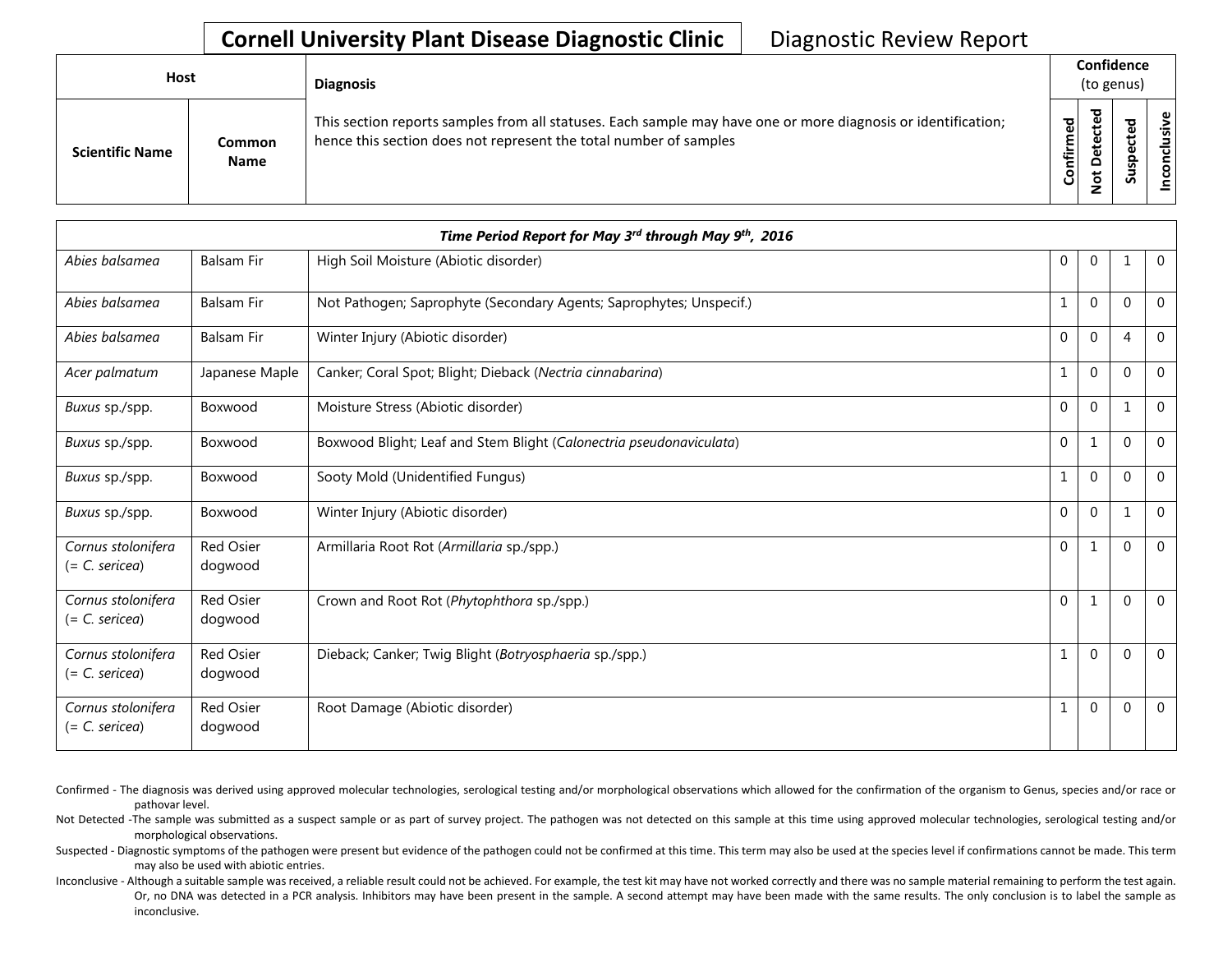## **Cornell University Plant Disease Diagnostic Clinic** | Diagnostic Review Report

| <b>Host</b>            |                       | <b>Diagnosis</b>                                                                                                                                                                   |           | Confidence<br>(to genus)                 |   |                 |
|------------------------|-----------------------|------------------------------------------------------------------------------------------------------------------------------------------------------------------------------------|-----------|------------------------------------------|---|-----------------|
| <b>Scientific Name</b> | Common<br><b>Name</b> | This section reports samples from all statuses. Each sample may have one or more diagnosis or identification;<br>hence this section does not represent the total number of samples | Confirmed | ъ<br>ں<br>Φ<br>سد<br>$\Omega$<br>سه<br>- | ശ | Φ<br>usiv<br>᠊ᠣ |

| Matthiola sp./spp.    | <b>Stocks</b>           | Rhizoctonia Stem and Root Rot (Rhizoctonia sp./spp.)                | 1            | $\mathbf 0$  | 0            | $\mathbf{0}$ |
|-----------------------|-------------------------|---------------------------------------------------------------------|--------------|--------------|--------------|--------------|
| Ostrya virginiana     | Hophornbeam             | Leaf blister (Taphrina virginica)                                   | $\mathbf{1}$ | $\mathbf 0$  | $\Omega$     | $\mathbf 0$  |
| Peperomia<br>argyreia | Watermelon<br>Peperomia | Cucumber Mosaic (Cucumber Mosaic Virus (CMV))                       | $\Omega$     | $\mathbf{1}$ | $\Omega$     | $\mathbf 0$  |
| Peperomia<br>argyreia | Watermelon<br>Peperomia | High Soluble Salt (Abiotic disorder)                                | $\mathbf 0$  | $\Omega$     | $\mathbf{1}$ | $\mathbf 0$  |
| Peperomia<br>argyreia | Watermelon<br>Peperomia | Oedema; Edema (Abiotic disorder)                                    | $\mathbf 0$  | $\mathbf 0$  | $\mathbf{1}$ | $\mathbf 0$  |
| Peperomia<br>argyreia | Watermelon<br>Peperomia | Phyllosticta Leaf Spot (Phyllosticta sp./spp.)                      | $\Omega$     | $\mathbf{0}$ | 1            | $\mathbf 0$  |
| Picea pungens         | <b>Blue Spruce</b>      | High Soil Moisture (Abiotic disorder)                               | $\Omega$     | $\Omega$     | 1            | $\Omega$     |
| Picea pungens         | <b>Blue Spruce</b>      | No Pathogen Found (Identification Analysis)                         | $\mathbf{1}$ | $\mathbf{0}$ | $\mathbf{0}$ | $\mathbf 0$  |
| Picea pungens         | <b>Blue Spruce</b>      | Transplant Shock; Stress (Abiotic disorder)                         | $\Omega$     | $\mathbf{0}$ | 1            | $\mathbf 0$  |
| Pinus parviflora      | Japanese White<br>pine  | Not Pathogen; Saprophyte (Secondary Agents; Saprophytes; Unspecif.) | $\mathbf{1}$ | $\Omega$     | $\Omega$     | $\Omega$     |
| Pinus parviflora      | Japanese White<br>pine  | Root Damage (Abiotic disorder)                                      | $\mathbf 0$  | $\mathbf{0}$ | $\mathbf{1}$ | $\mathbf 0$  |
| Pinus parviflora      | Japanese White<br>pine  | Unidentified Insect (Unidentified Insect)                           | $\mathbf 0$  | $\mathbf{0}$ | 1            | $\mathbf{0}$ |

Confirmed - The diagnosis was derived using approved molecular technologies, serological testing and/or morphological observations which allowed for the confirmation of the organism to Genus, species and/or race or pathovar level.

Not Detected -The sample was submitted as a suspect sample or as part of survey project. The pathogen was not detected on this sample at this time using approved molecular technologies, serological testing and/or morphological observations.

Suspected - Diagnostic symptoms of the pathogen were present but evidence of the pathogen could not be confirmed at this time. This term may also be used at the species level if confirmations cannot be made. This term may also be used with abiotic entries.

Inconclusive - Although a suitable sample was received, a reliable result could not be achieved. For example, the test kit may have not worked correctly and there was no sample material remaining to perform the test again. Or, no DNA was detected in a PCR analysis. Inhibitors may have been present in the sample. A second attempt may have been made with the same results. The only conclusion is to label the sample as inconclusive.